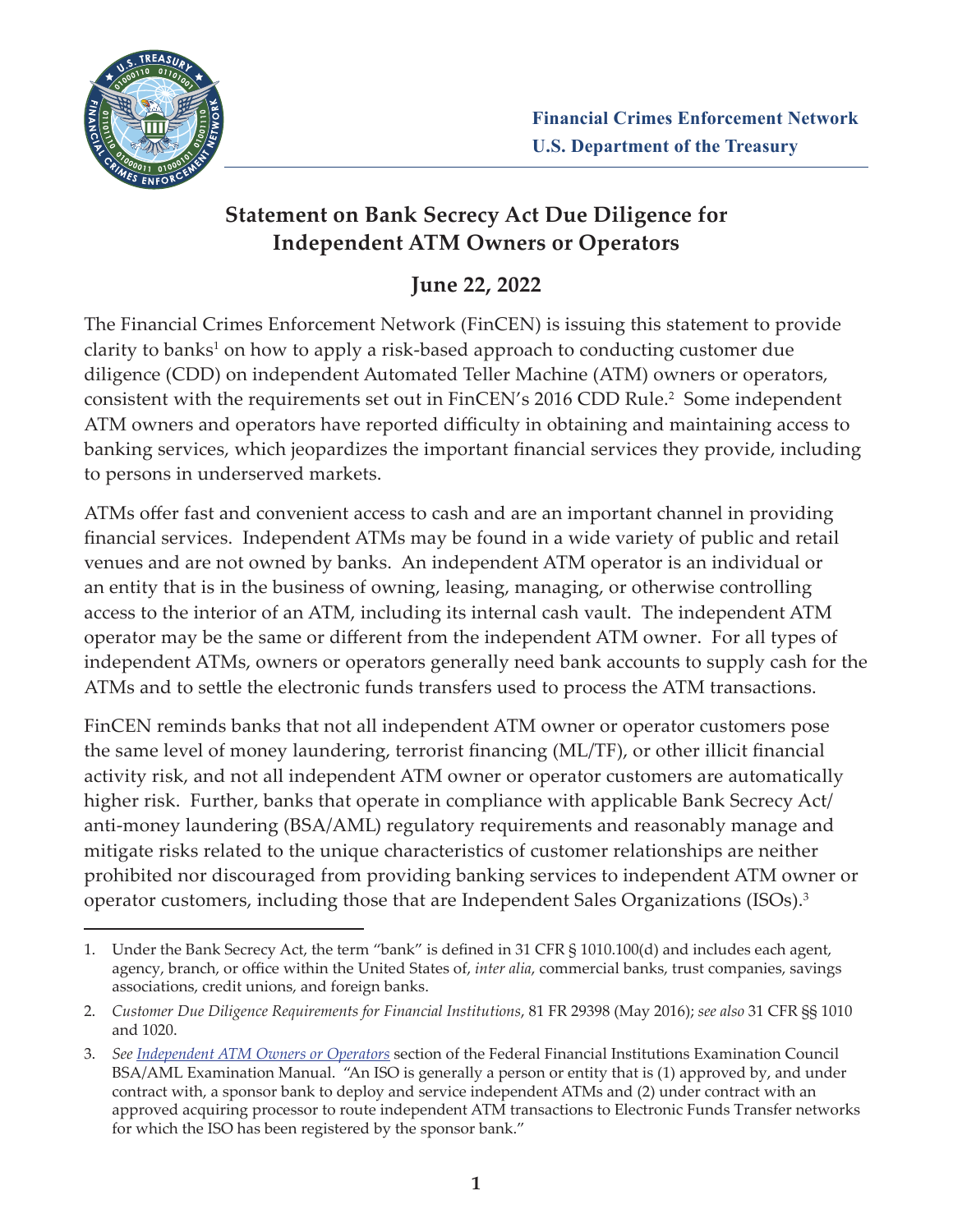#### **CDD Requirements**

Understanding a customer's risk profile enables banks to apply appropriate policies, procedures, and processes to manage and mitigate risk, and comply with BSA/AML regulatory requirements. Like all bank accounts, those held by independent ATM owners or operators are subject to  $BSA/AML$  regulatory requirements. In addition to  $CDD<sub>i</sub><sup>4</sup>$  these include requirements related to customer identification,<sup>5</sup> beneficial ownership of legal entity customers,<sup>6</sup> currency transaction reporting,<sup>7</sup> and suspicious activity reporting.<sup>8</sup> Banks must apply a risk-based approach to CDD in developing the risk profiles of their customers, including independent ATM owners or operators, and are required to establish and maintain written procedures reasonably designed to identify and verify beneficial owners of legal entity customers. More specifically, banks must adopt appropriate risk-based procedures for conducting CDD that, among other purposes, enable banks to: (i) understand the nature and purpose of customer relationships for the purpose of developing a customer risk profile, and (ii) conduct ongoing monitoring to identify and report suspicious transactions and, on a risk basis, to maintain and update customer information.<sup>9</sup> Consistent with a risk-based approach, the level and type of CDD should be appropriate for the risks presented by each customer. The CDD Rule does not require banks to conduct additional due diligence or to institute due diligence processes unique to independent ATM owner or operator customers.

## **Considerations for a Risk-Based Approach**

No specific customer type, including independent ATM owners and operators, automatically presents a higher risk of ML/TF or other illicit financial activity; rather, the potential risk to a bank depends on the presence or absence of numerous factors. The ML/TF risk for independent ATM owners or operators can vary depending on the facts and circumstances specific to the customer relationship, such as transaction volume, locations of the ATMs, and the source of funds to replenish the ATMs. Independent ATM owners or operators that fund their ATM replenishment solely with cash withdrawn from their account at a bank may pose a relatively lower ML/TF risk because the bank knows the source of funds and can compare the volume of cash usage to electronic funds transfer settlements to identify suspicious activity. Conversely, independent ATM owners or operators that replenish ATMs from other or unknown cash sources may present potentially higher ML/TF risks, as the source of cash can be difficult for the bank to verify. Although FinCEN's CDD Rule does not specifically require the collection of this information, the following customer information may be useful for banks in making determinations on the ML/TF risk profile of independent ATM owner or operator customers:

<sup>4.</sup> 31 CFR §§ 1010.210 and 1020.210(a)(2)(v).

<sup>5.</sup> 31 CFR § 1020.220.

<sup>6.</sup> 31 CFR § 1010.230.

<sup>7.</sup> 31 CFR §§ 1010 and 1020.310.

<sup>8.</sup> 31 CFR § 1020.320.

<sup>9.</sup> 31 CFR § 1020.210(b)(5).